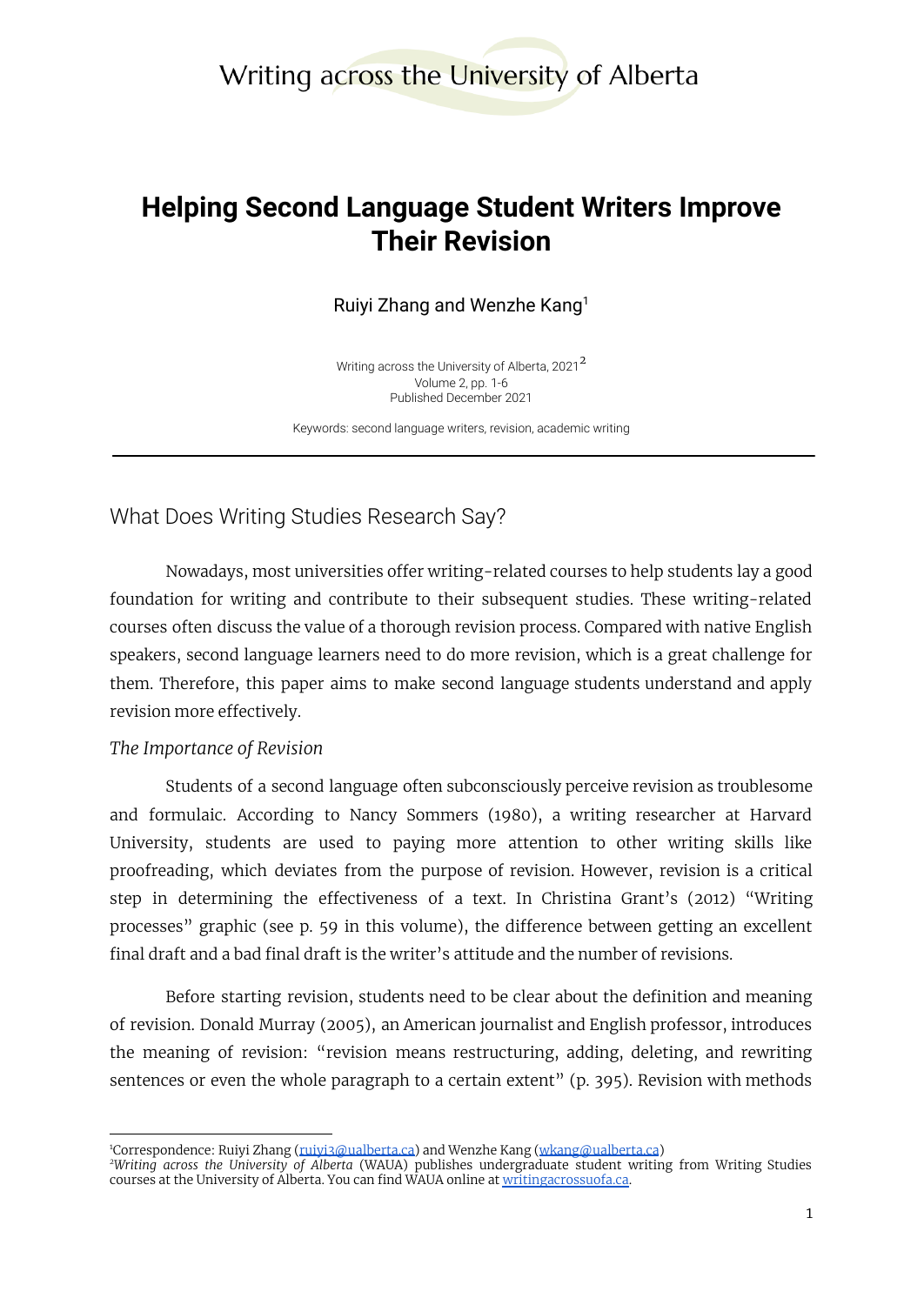and goals will help students find a more positive attitude towards revision. In his video about revision, Obert Skye (2016) also suggests that revision is like a writing detective asking questions about his own articles. It provides an opportunity for a writer to rethink their writing from a new perspective, helping them find their writing dissonance. It can help structure an essay, allow writers to find relevance in sentences, and make arguments more logical. "Revision is actually where the magic happens, where banal words are carved and polished until it shines, " says Obert Skye (2016).

#### *Two Principal Forms of Revision*

There are two main forms of revision: internal revision and external revision. According to Murray (2005), student writers enter the stage of internal revision after completing the draft, starting from rereading their writing, maintaining ignorance, that is, re-examining what they have written from the perspective of a stranger: "They read their own writing in order to find out where the content and form of their writing and where their language and sound will lead them" (p. 399). There is only one audience for internal revisions: the author himself. At this stage, the writer should find more ideas, because as Murray (2005) mentioned, internal revision is a process of discovery. As Sommers (1980) suggests, most students are used to proofreading habitually, but in reality, revision strategies should focus on identifying something larger, such as the design and structure of writing, the connection of arguments and arguments, rather than the tangle of spelling, grammar, and other problems that most second language students struggle with.

The second stage of revision is external revision when the author needs to convey his views to the outside world. At this stage, the reader of the text is no longer the author himself but the professor and classmates who evaluate it. They are great resources for prompting authors to burst out new inspirations and examine the article from a new perspective. In accordance with Nancy Ami (2020) and her co-authors, "No one can write alone" (2020, para 1). When writing alone, students will subconsciously create content in accordance with their own thoughts and habits, where it is easy to neglect the feelings and understanding of readers. However, external feedback can make authors pay more attention to thinking from the readers' perspective and help them find the gaps and omissions in the content of the article. The "peer review" activity Ami (2020) refers to, for example, is a form of external revision that can help bridge the gap between what kind of feedback an author needs to be given, thereby reducing the author's revision anxiety.

#### *Problems Faced by International Students*

Compared with native speakers, second language students need to overcome cultural and communication problems when making external revisions. According to LaRay Barna (2007), Professor Emerita at Portland State University in Oregon, the reason why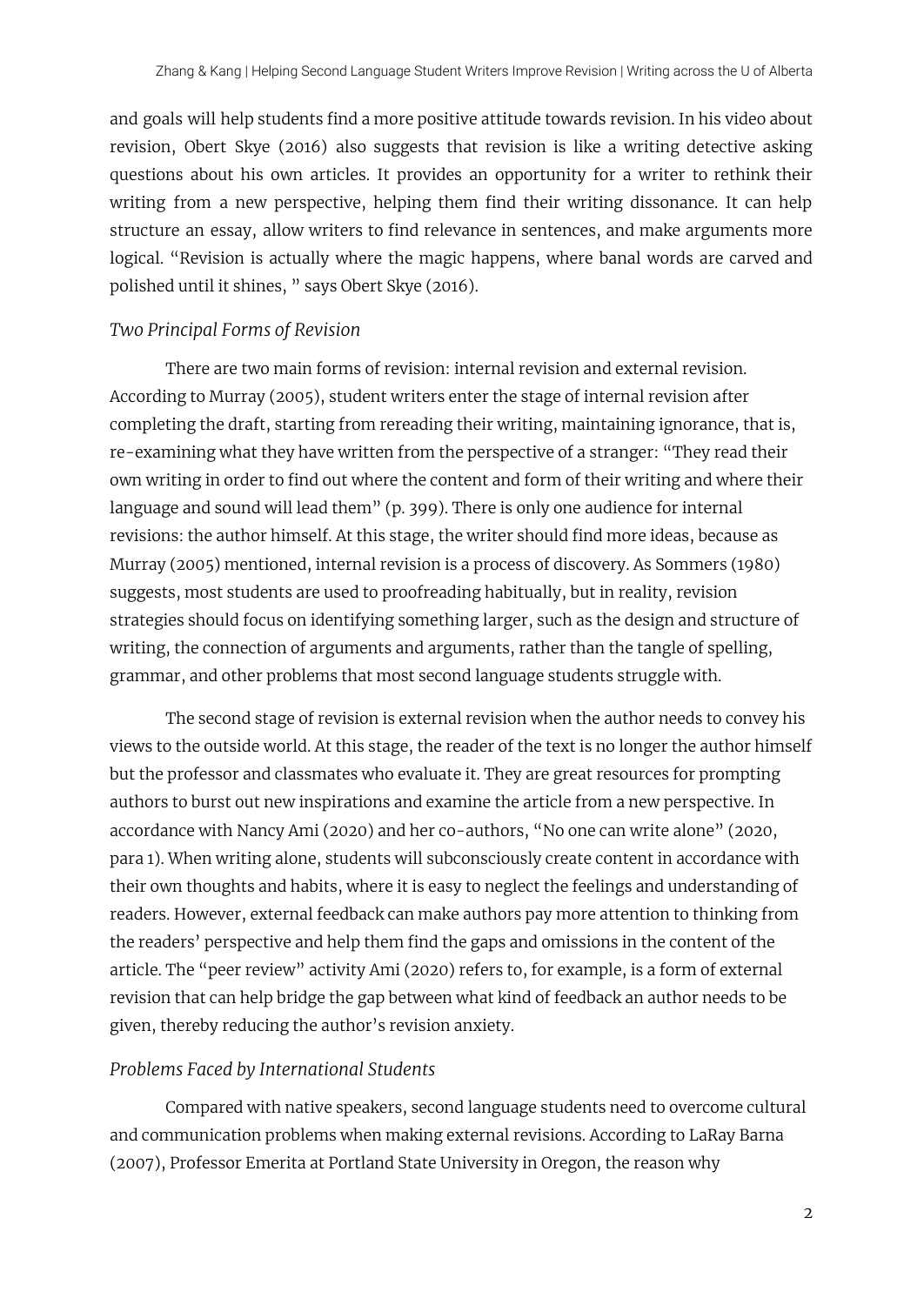international students feel anxious about communication is cultural diversity. During external revision, international students may receive many suggestions different from their cultural background, and students need to integrate these suggestions and keep their own characteristics. At the same time, second language students need to communicate with others in a second language, which is a great challenge. Still, more communication is conducive to the development of external revision.

#### *The Revision Process*



*Figure 1: Writing as growing a seed. Cartoon image by Ruiyi Zhang and Wenzhe Kang*

A vivid illustration can help students understand the process and method of revision more clearly. Sommers (1980) proposed that "writing is not linear; it is more like a seed" (p. 384). The illustration in Figure 1 uses a popular cartoon pattern in Asia, which started with Bulbasaur (the Miaowa seed) and later with the Miaowa flower. Writing is like planting a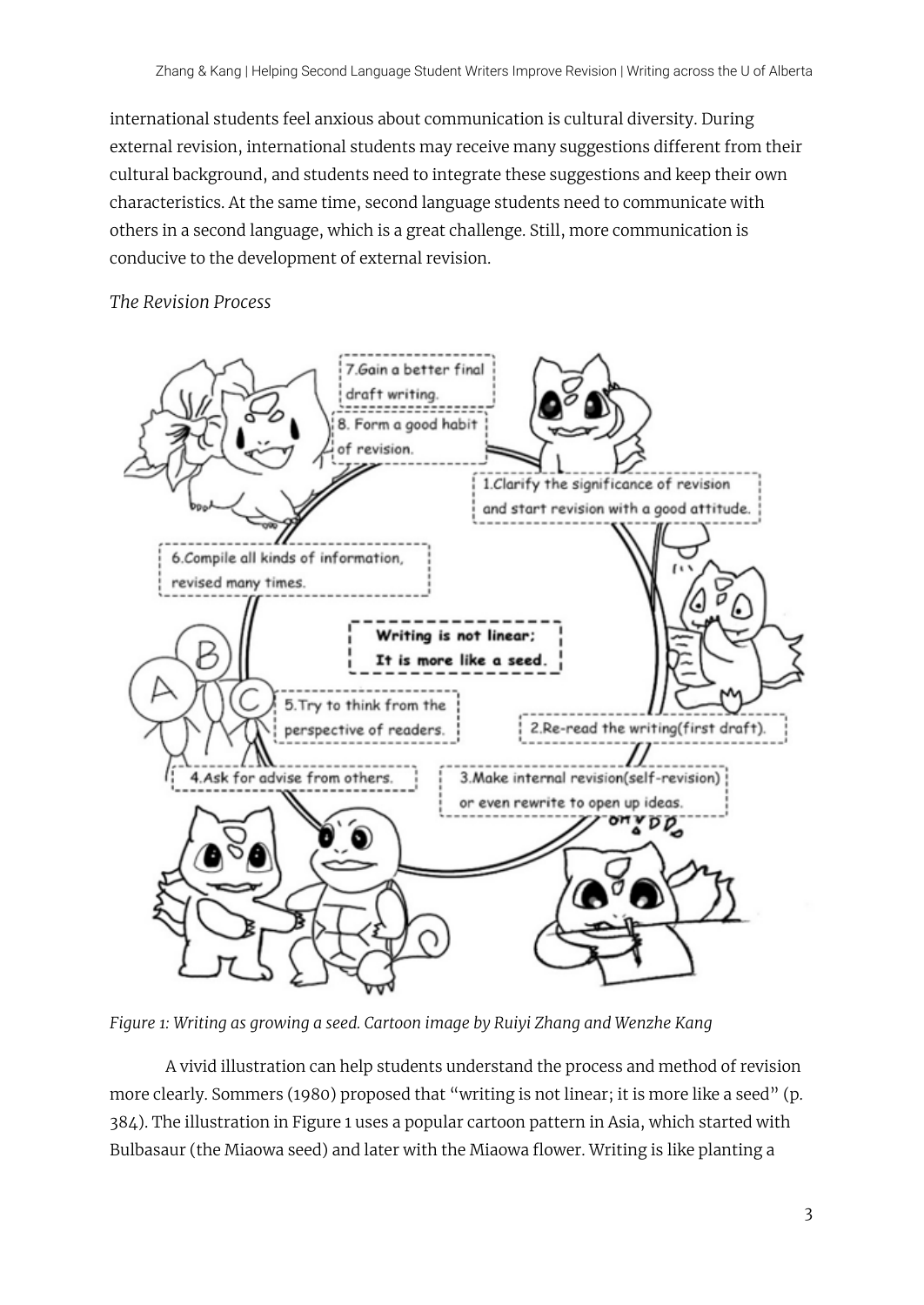seed, and it requires care and attention to grow into a flower. Most of the second language students in first-year writing courses at the University of Alberta come from Asia. The illustrations that conform to Asian culture will make second language students feel more cordial—hoping that second language students can take the revision process seriously and create better writing.

### *Conclusion*

Students need to realize that revision is an important part of writing. Writing is difficult, so is revising, especially if you are learning a second language as there are more things to consider when revising. It is not only a process of broadening one's mind but also a process of blending into local academic culture.

## Five Key Points When Revising

*1. Keep an open mind*

Accepting revision as an important part of the writing process may allow you to be honest with yourself without being lazy and finding out what you really think.

*2. Reread your own work as a stranger*

Find out where you stumble or get lost in a sentence, where you are distracted or bored, and what needs to be modified or deleted.

### *3. Check the key points of the paper*

Focus on something larger. Students should first pay attention to the large issues in the paper, such as topic, argument, etc., rather than grammar and spelling. Make sure you stay on track throughout the entire paper.

*4. Don't revise alone*

Not only will your professor look at your writing, but also your classmates, colleagues, and friends can help you find issues you have overlooked before. They are great resources for getting a fresh, outside look at your work.

## *5. Be more confident in revision*

You should honour your own thinking after getting other people's suggestions, and don't blindly follow other people's recommendations and lose your own direction.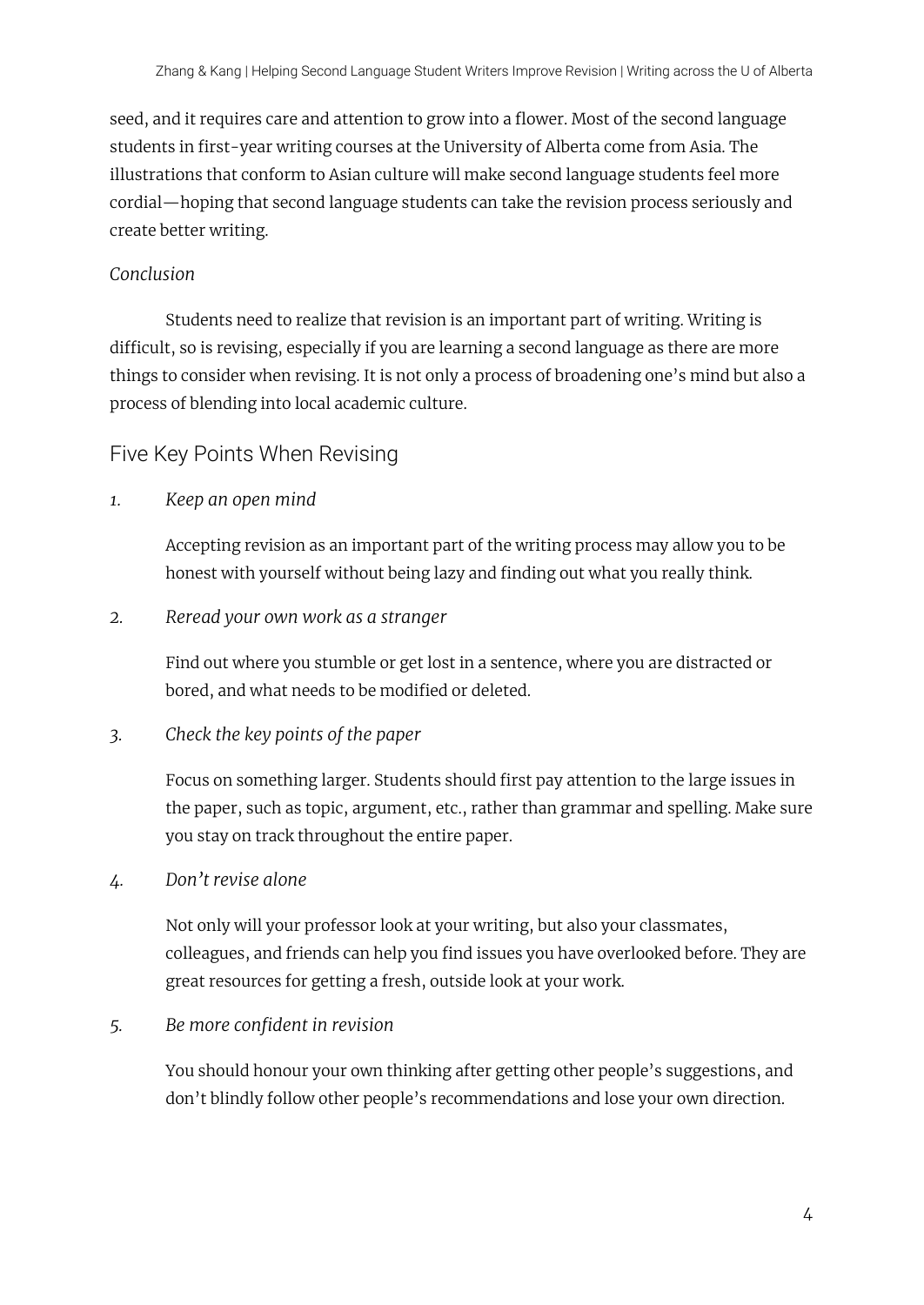## Unanswered Questions

- 1. Barna (2007) argues that international students are anxious when it comes to communication because of cultural differences. How should students cope with the anxiety, and how is communication for different cultures related to writing for different cultures?
- 2. Murray (2005) mentioned in his article that many people focus on internal revision but do not clearly indicate whether this is correct. How should future students allocate time and energy for internal and external revision?
- 3. Sommers (1980) proposed that student writers should discover the meaning and "disharmony" of writing like experienced writers. This is just a big concept. What should student writers do specifically?

## **References**

- Ami, N., Boldt, N., Humphreys, S., Kelly, E., Llewellyn, J., & Conners, M. (2020). *Why write? A guide for students in Canada*. University of Victoria. <https://pressbooks.bccampus.ca/whywriteguide/>
- Barna, L. M. (2007). Intercultural communication stumbling blocks. In R. Spack (Eds.), *Guidelines: A cross-cultural reading/writing text* (pp. 66-74). Cambridge University Press.
- Murray, D. (2005). Internal revision. In M. E. Sargent & C. C. Paraskevas (Eds.), *Conversations about writing* (pp. 393-408). Nelson.
- Skye, O. (2016). *The magic of revision* [Video]*.* YouTube. <https://www.youtube.com/watch?v=xqK6-ePxPa8&t=6s>
- Sommers, N. (1980). Revision strategies of student writers and experienced adult writers. *College Composition and Communication*, *31*(4), 378-388. doi:10.2307/356588